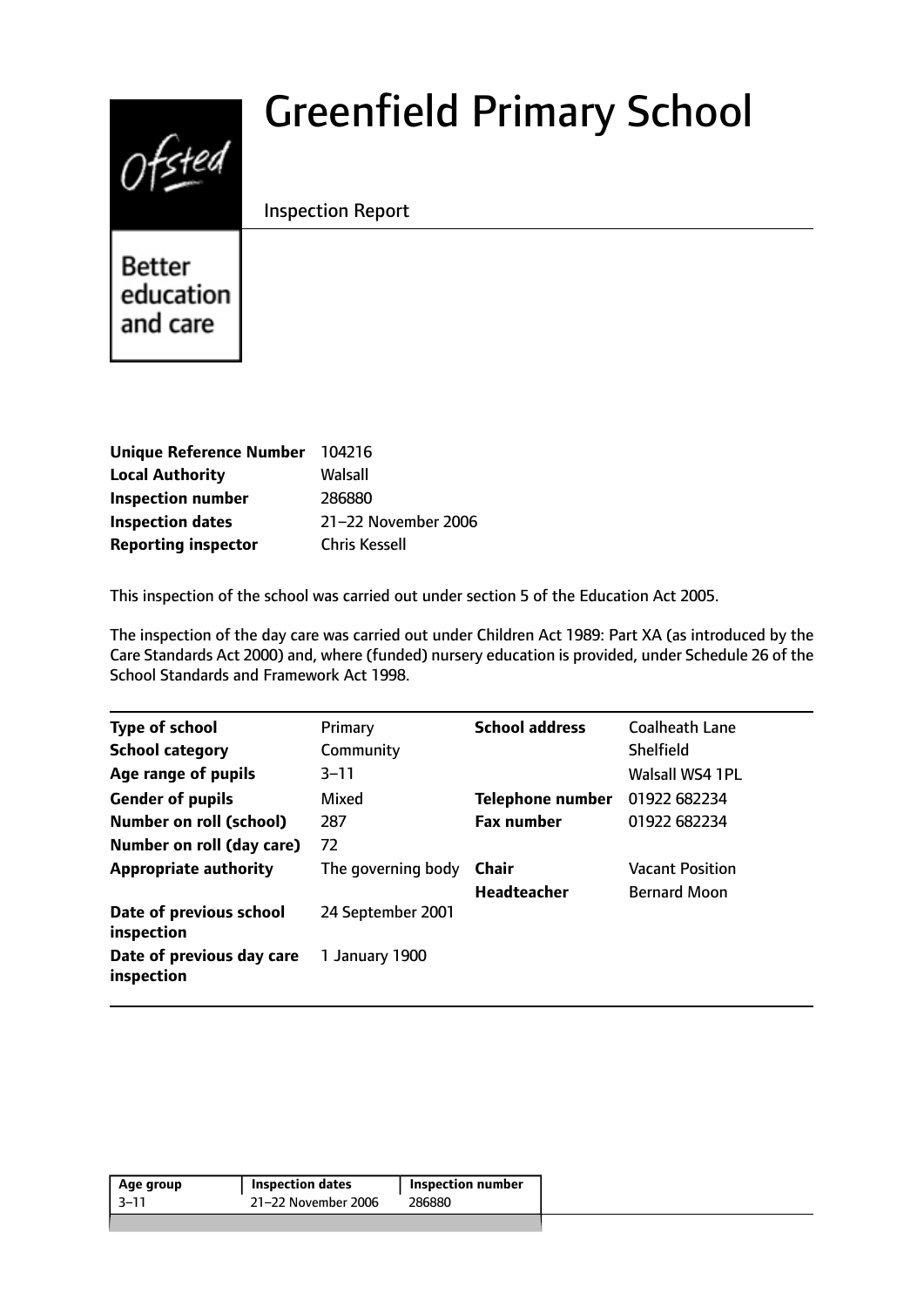© Crown copyright 2006

Website: www.ofsted.gov.uk

This document may be reproduced in whole or in part for non-commercial educational purposes, provided that the information quoted is reproduced without adaptation and the source and date of publication are stated.

Further copies of this report are obtainable from the school. Under the Education Act 2005, the school must provide a copy of this report free of charge to certain categories of people. A charge not exceeding the full cost of reproduction may be made for any other copies supplied.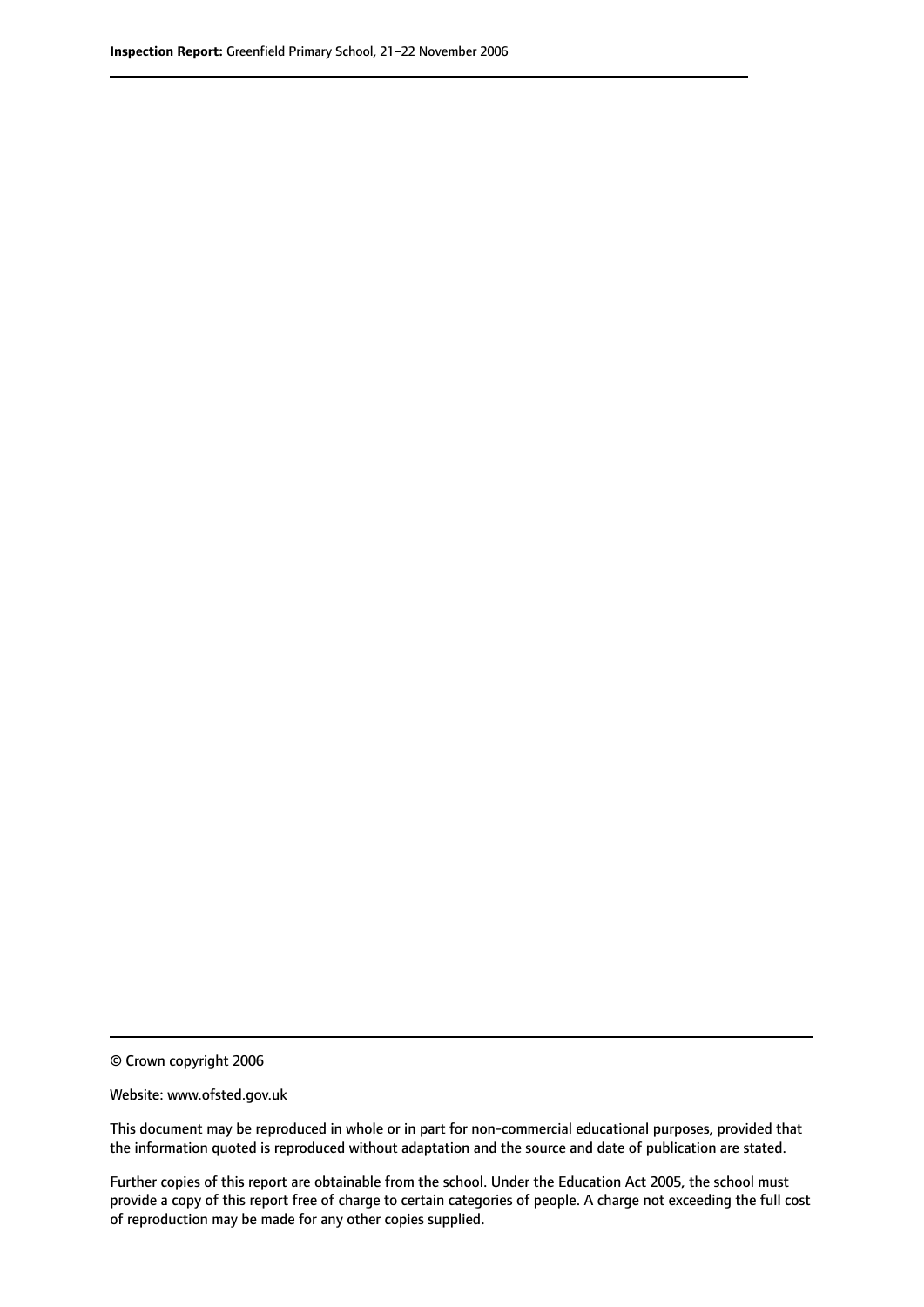# **Introduction**

The inspection was carried out by four Additional Inspectors.

# **Description of the school**

Greenfield is slightly larger than an average sized primary school. The proportion of pupils eligible for free school meals is above average. Most pupils are White British. A few pupils are from other ethnic groups but no one is at the early stages of learning English. The percentage of pupils with learning difficulties is below average. There is a purpose built children's centre providing 12 places for babies aged six weeks to two years, 20 places for children aged two to three years and wrap-around care for three to five year olds. The centre also provides a breakfast club and after school care.

## **Key for inspection grades**

| Grade 1 | Outstanding  |
|---------|--------------|
| Grade 2 | Good         |
| Grade 3 | Satisfactory |
| Grade 4 | Inadequate   |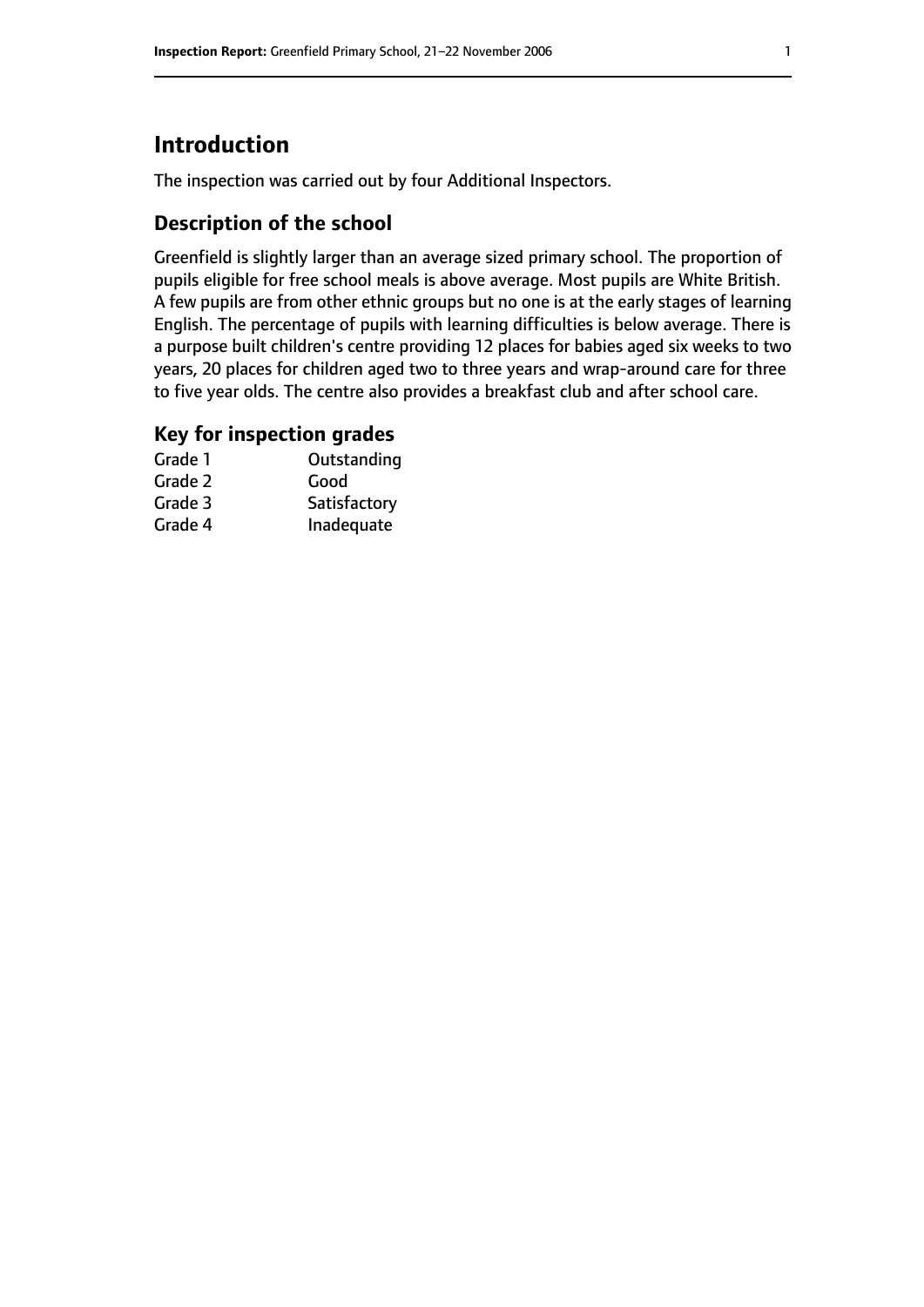# **Overall effectiveness of the school**

#### **Grade: 3**

Greenfields Primary is an improving school. The provision of education, integrated care and extended services in meeting the needs of pupils is satisfactory. The lively and friendly environment is really evident. It helps pupils become confident, enjoy learning and behave well. The curriculum meets the range of needs and interests of learners satisfactorily. It provides a range of additional activities that are popular with the pupils. Parents appreciate the tremendous benefits that clubs and sports offer their children. Pupils' personal development is good, as is their pastoral care. They feel safe and well looked after. Academic guidance is less effective. Not all pupils understand the usefulness of their individual learning targets and pupils' work is not always marked effectively. As a result, the overall effectiveness of the care, guidance and support offered to pupils is satisfactory.

Standards are average in Years 2 and 6. This is a big improvement on the previous inspection particularly in Year 6. Pupils' achievement is satisfactory. Children get off to a good start in the Foundation Stage. This is continued into Years 1 and 2. As a result, most pupils make good progress in relation to their starting points and capability. Progress from Year 3 onwards is more erratic. A very small minority of pupils make good progress whilst others do not do as well as they should. Consequently, standards and pupils' achievement have not improved as rapidly in Year 6 as they have in Year 2, particularly in mathematics. The school has recently introduced new procedures to monitor and evaluate pupils' progress more rigorously, but it is too early to judge their impact.

Overall, teaching and learning are satisfactory in meeting the full range of pupils' needs. Most pupils are enthusiastic learners who want to do well. Lessons are generally well planned so activities are matched to pupils' different abilities especially in English and mathematics. At times this is not always as effective as it could be because challenge, particularly for the higher attaining pupils, is not always high enough. This prevents a few pupils from doing as well as they could.

Leadership and management are satisfactory in raising achievement and supporting all learners. The headteacher provides a good lead in the drive to raise standards and improve pupils' achievement. There have been some successes, such as the continued raising of standards in Year 2. Improvement since the last inspection has been satisfactory rather than good because Year 6 standards stalled after initially improving significantly. There is the capacity to improve and build on development further. The very new children's centre is providing adequately for the children in its care.

#### **What the school should do to improve further**

- Ensure that all pupils achieve as well as they can, particularly in mathematics, by rigorously monitoring and evaluating pupils' individual progress, especially from Year 3 onwards.
- Ensure that work for higher attainers is matched to their capability and provides appropriate challenge.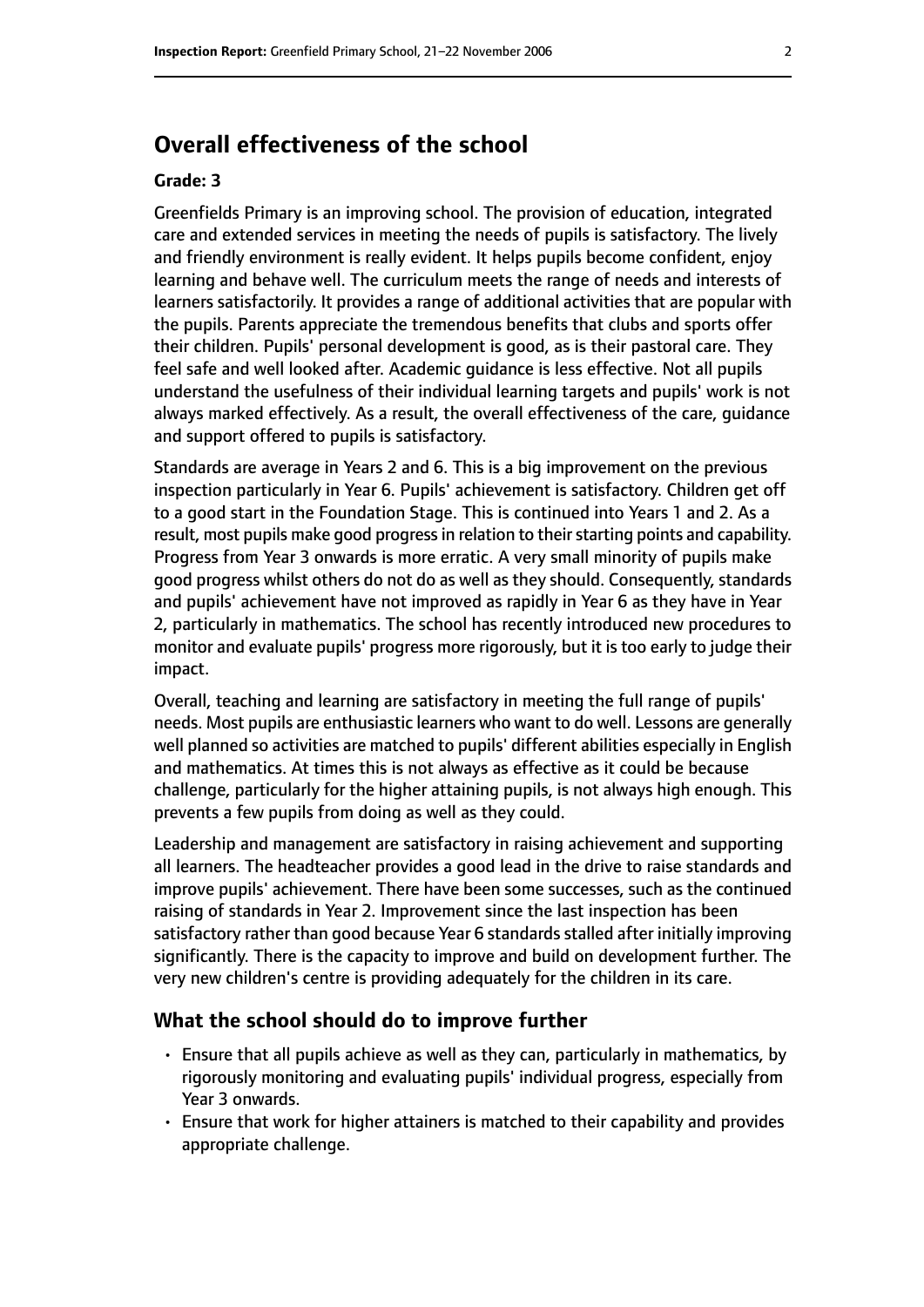• Improve teachers' skills in marking to provide pupils with more effective guidance on how to improve.

# **Achievement and standards**

#### **Grade: 3**

The achievements of all pupils, including those with learning difficulties, are satisfactory. However, there are variations in the progress pupils' make from Year 3 onwards. Children start school with attainment that is below the level expected for their age. Language, number and social skills are often poor. Children get a good start in the Foundation Stage. They make good progress and by the end of the Reception Year most have reached or nearly reached expected levels. This good progress continues in Years 1 and 2. Consequently, pupils reach average standards in reading, writing and mathematics.

The school is realistic and aware that progress in Years 3 to 6 is inconsistent across different subjects and for individual pupils. As a result, the main priority for development is mathematics, and more rigorous tracking of pupils' progress has been introduced. The school reached the targets set in 2006 but given that a few pupils underachieved, these were not challenging enough. More-challenging targets are in place for 2007.

# **Personal development and well-being**

#### **Grade: 2**

Levels of bullying are low and the school makes good provision to monitor and support pupils when it occurs. Pupils proudly wear badges supporting 'national anti-bullying' week. Rates of attendance have improved significantly since the last inspection indicating how much the pupils enjoy school. Pupils are aware of how to stay safe and healthy. They have a good understanding of the need to keep active through their physical education lessons, sports clubs and swimming. At lunchtime they make sensible choices when selecting vegetables and fresh fruit for their meals. Pupils' spiritual, moral, social and cultural development is satisfactory. Moral and social developments are the stronger aspects and reflect the positive atmosphere and good community spirit. Pupils' sound awareness of other faiths and cultures help them respond appropriately to talks and prayers in assembly. Pupils make a good contribution to school life and the wider community. The school council made sensible suggestions for improving the organisation of the school day. The pupils have developed useful skills to help them later in life and at their next school because they show confidence, work well with others and make steady progress in developing literacy, numeracy and ICT skills by the time they leave school.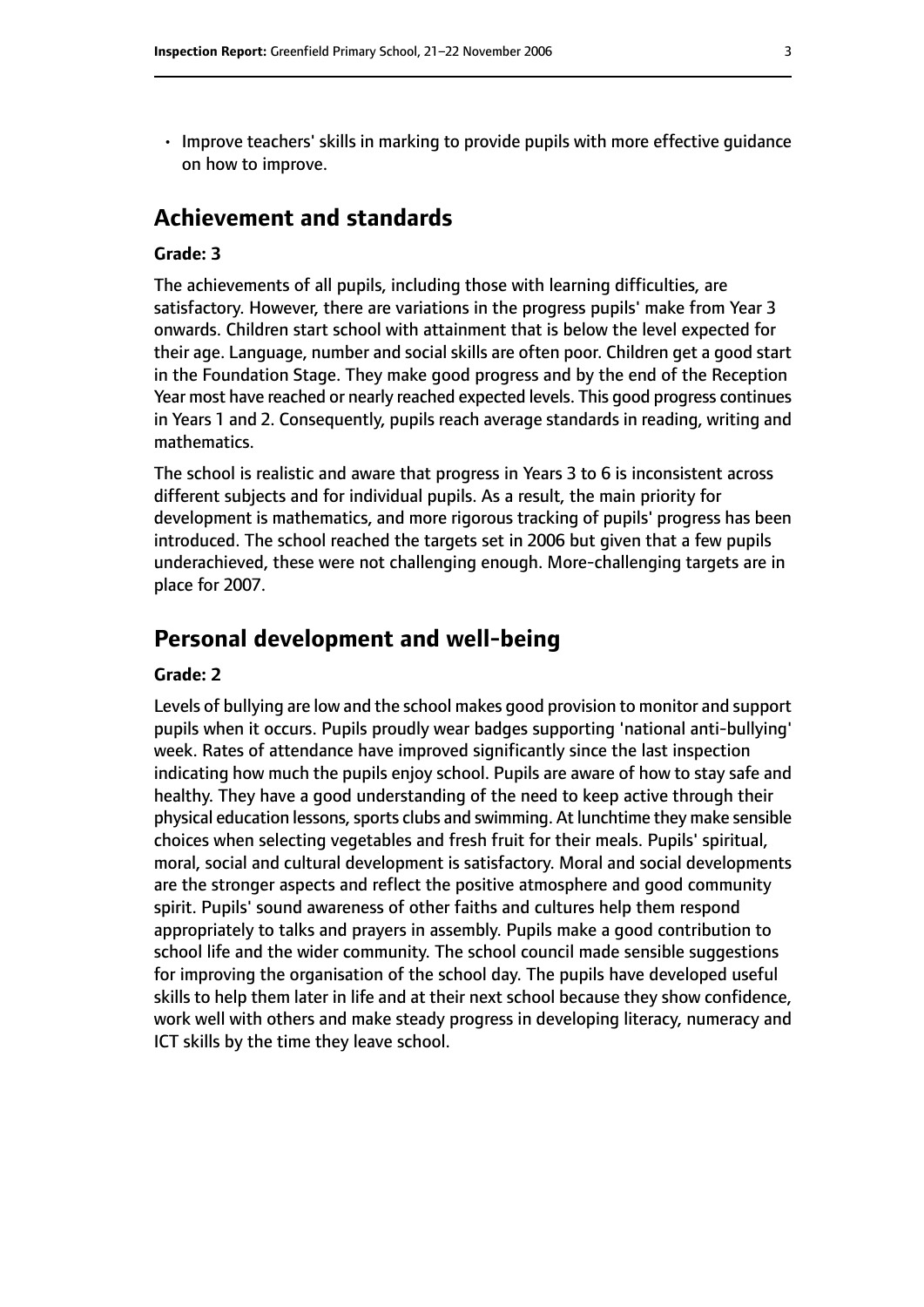# **Quality of provision**

#### **Teaching and learning**

#### **Grade: 3**

The vast majority of pupils are keen to learn and are enthusiastic about their work. This is the result of good relationships with their teachers, who do their best to ensure that lessons are well organised and interesting. Teachers have high expectations with regards to pupils' behaviour. Occasional challenging behaviour is managed very well. Most teachers are successful in providing pupils with work and activities that are matched to pupils' differing needs, particularly in English and mathematics. At times, this practice could be sharper, especially for the higher attaining pupils in Years 3 to 6. However, activities are not so well matched to pupils' needs in other subjects like science and ICT. Marking is inconsistent. At best, it provides pupils with good quidance on how to improve and reach personal learning targets. On other occasions, comments are supportive but do not make clear how work can be improved.

#### **Curriculum and other activities**

#### **Grade: 3**

The curriculum meets the needs and interests of pupils satisfactorily. It is extended by a range of clubs and additional activities that are popular with pupils. They enhance their enthusiasm for school and encourage them to make choices and become independent. Over the last few years, the school has focused specifically on the subjects of English and mathematics to raise standards. It recognises that there is still work to be done to help pupils use their basic skills in other subjects. Although the overall provision for the Foundation Stage is good and reflected in the children's good start to school, the reception children lack an outdoor area where they can run, play and work independently.

#### **Care, guidance and support**

#### **Grade: 3**

All adults provide pupils with good pastoral care. Consequently, pupils feel cared for and well looked after. The school works well with outside agencies to support vulnerable pupils. The academic guidance for pupils is less effective. On a day-to-day basis pupils are given helpful advice in lessons if they have difficulties. All pupils have individual learning targets in English and mathematics but these are not fully understood by everyone. They do not contribute effectively enough to improving pupils' achievement and raising standards. Pupils with learning difficulties receive satisfactory support that helps them make steady progress.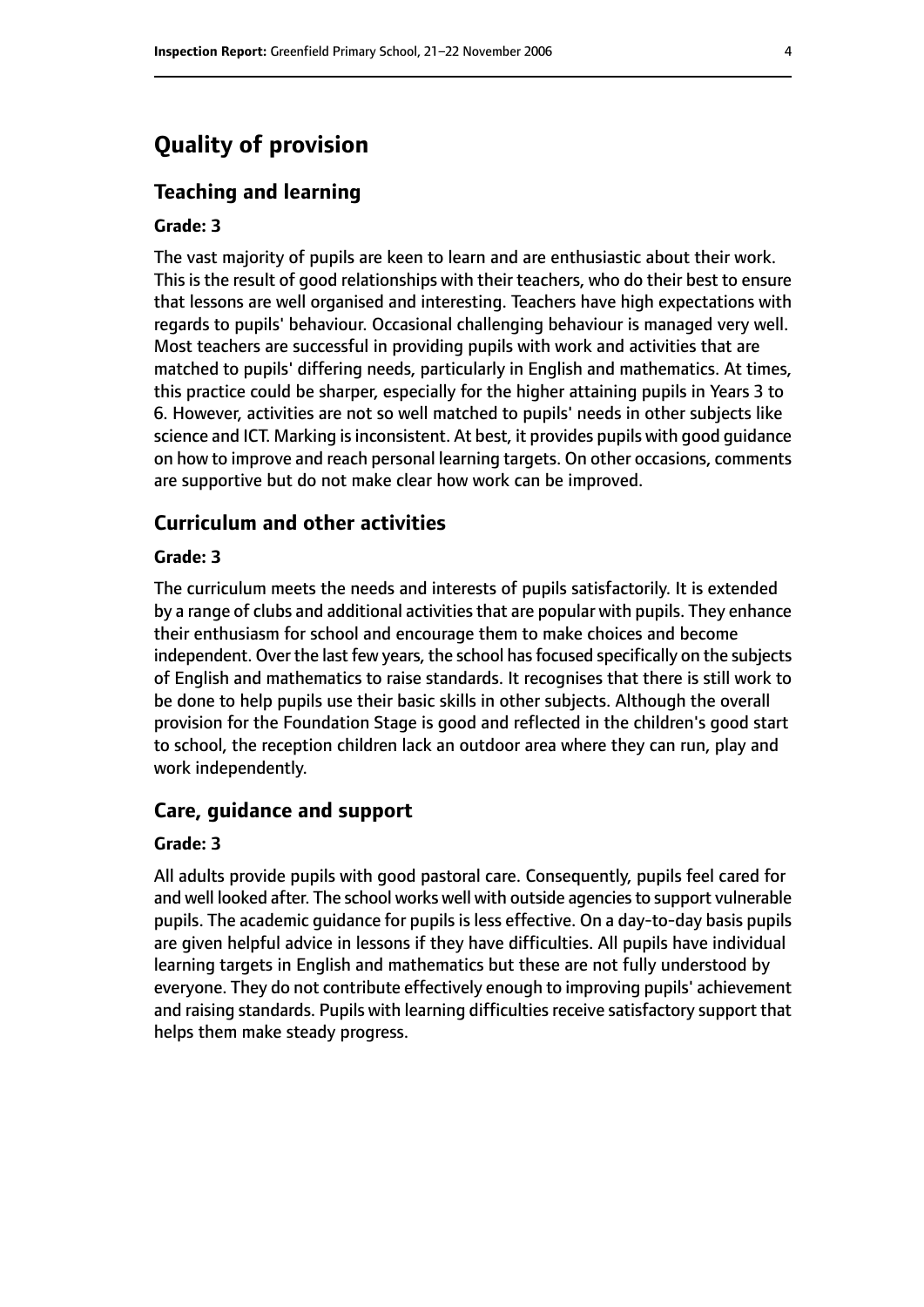#### **Leadership and management**

#### **Grade: 3**

The school is moving in the right direction and has improved since it was last inspected. The current challenge for the headteacher, staff and governors, is to maintain that improvement, especially from Year 3 onwards, where pupils' achievement and standards have been variable over the last few years. Recent procedures to improve the monitoring and evaluation of pupils' performance are now more effective. Pupils who are making insufficient progress or have weaknesses in their understanding of particular subjects are identified. Regular checking on the quality of teaching and learning is undertaken by senior staff and middle managers. More needs to be done to ensure that everyone has the necessary skills and training to ensure that this monitoring is effective in improving the quality of provision. The school's self-evaluation is reasonably accurate in key areas such as pupils' achievement and standards and teaching and learning. In other aspects, there is an over generous view of effectiveness.

Governors are very supportive of the school but do not always hold it to account in a rigorous enough manner. They rely too heavily on the headteacher for information and some aspects of their work. Although the children's centre has only been operational for three weeks, a common sense of purpose already exists. Currently, it is managed satisfactorily.

# **Effectiveness of registered day care**

#### **Grade: 3**

The registered day care, comprising of breakfast club, after school club, birth to three and wrap-around care is satisfactory. The children's centre has only been opened for three weeks and already an effective start has been made at providing satisfactory care for young children because all systems, policies and procedures are in place to ensure their emotional, social and personal well-being.

Children enjoy the out of school provision and achieve appropriately because of the satisfactory levels of care provided. Both the breakfast and after school clubs meet all registration requirements and children are appropriately cared for in a safe learning environment. All the recommendations identified in the previous report have been met. Both in the children's centre and in the breakfast and after school clubs, provision for children enjoying and achieving, being health, staying safe and making a positive contribution is adequate.

Children are happy and behave well because of the satisfactory leadership and management of the registered person, care manager and staff with responsibilities. The registered day care adequately meets the National Standards but there are common elements in the quality of day care that need to be addressed. Staff ensure that all children are adequately included in all activities but in the breakfast club and after school club, staff are not fully aware of some children's behaviour needs as identified by the school. The limits consistency of care. Children are not given sufficient opportunities to develop their skills of independence in the breakfast and after school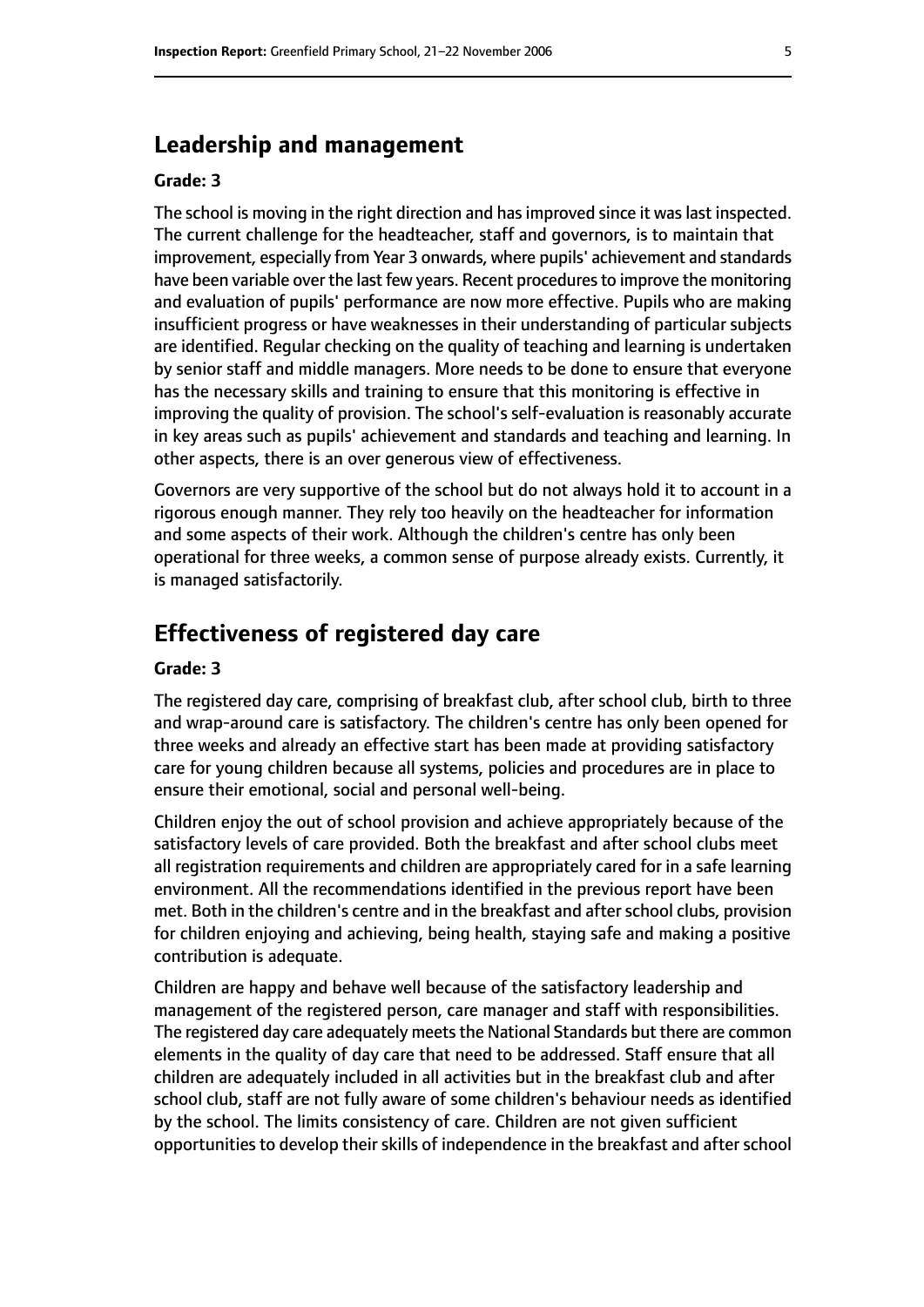clubs such as making their own drinks, buttering their own toast and choosing their starter activities. In the children's centre, too few opportunities are provided for children to independently get on with their tasks. This restricts opportunities for them to develop independence and over time impacts on their personal development and well-being.

Space is adequate and used well but there is a lack of furniture for children wishing to spend some quiet time. Resources are adequate but there are too few books and toys that would enable children to raise their multicultural awareness. The children who attend the children's centre are appropriately cared for in a stimulating learning environment where they are appropriately cared for by a highly dedicated staff. However, at times, staff miss valuable opportunities to improve children's language and this restricts their opportunities to achieve full potential.

Partnership with parents in all the day care provision is satisfactory. Parents are seen as true partners in learning and every opportunity is taken to accommodate their needs in enabling them to achieve economic well-being and get back to work.

#### **Recommendations or actions to improve the registered day care**

- $\cdot$  Develop children's skills of independence by involving them in preparing their own snacks and choosing resources to undertake specified tasks. (Standard 3)
- Ensure that every opportunity is taken to develop children's language. (Standard 3)
- Provide more multicultural resources to develop their awareness of making a positive contribution. (Standard 9)
- Ensure that children attending the breakfast club and after school club have access to a quiet space for relaxation and that suitable furniture is provided. (Standard 5)
- Ensure that staff are fully aware of children who have behaviour difficulties and their targets on Individual Education Plans. (Standard 10)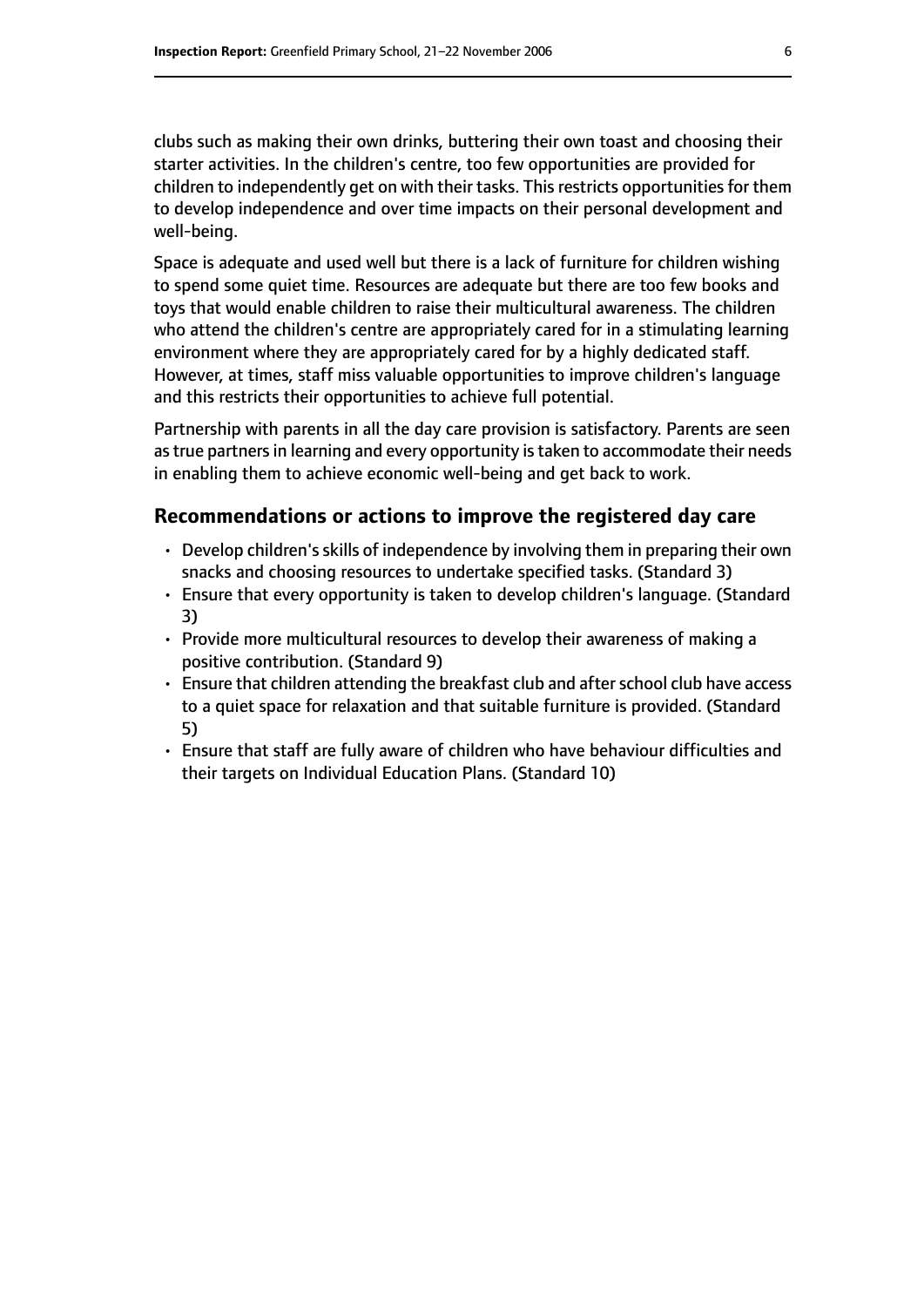**Any complaints about the inspection or the report should be made following the procedures set out inthe guidance 'Complaints about school inspection', whichis available from Ofsted's website: www.ofsted.gov.uk.**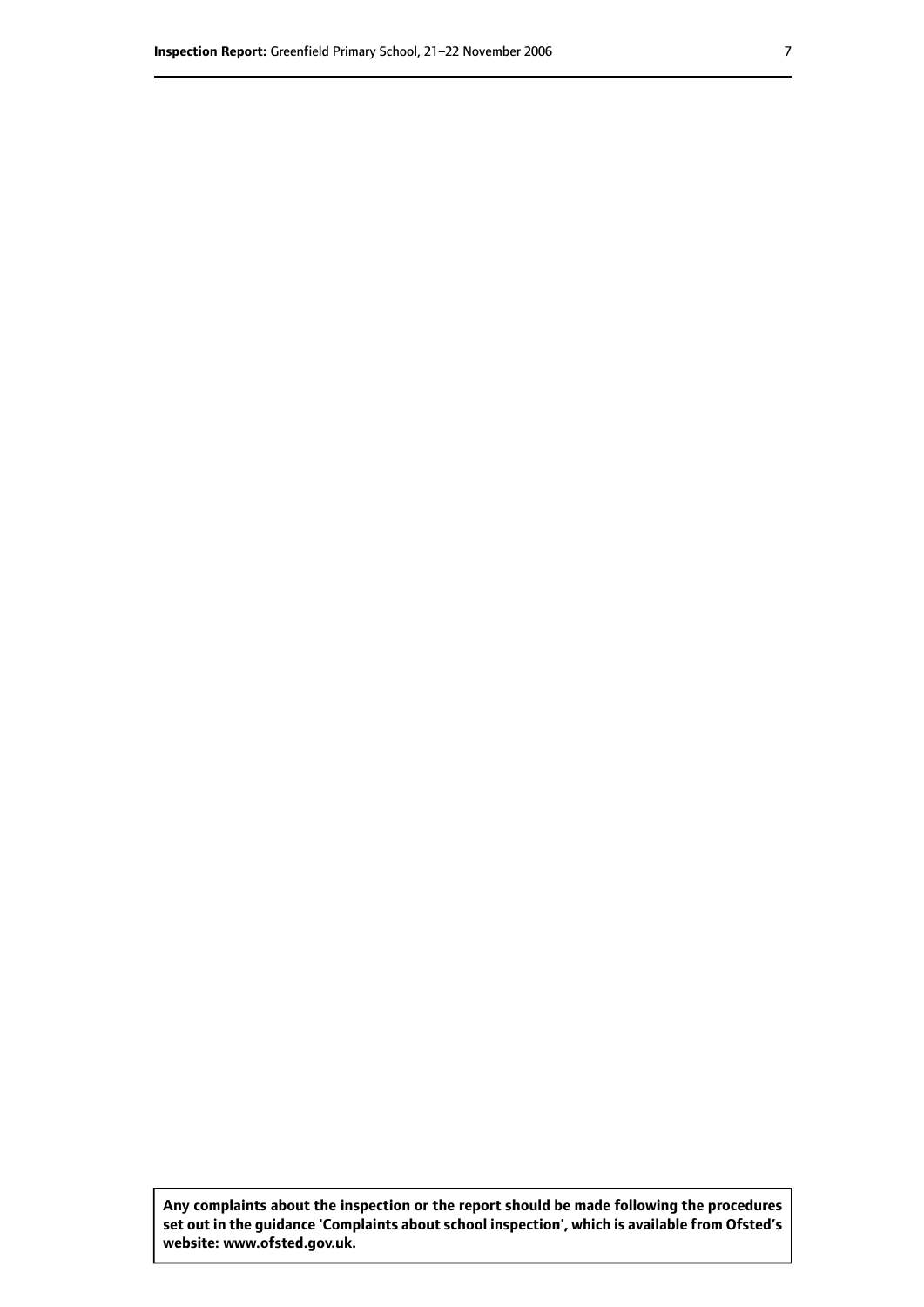# **Inspection judgements**

| Key to judgements: grade 1 is outstanding, grade 2 good, grade 3 satisfactory, and grade 4 | School         |
|--------------------------------------------------------------------------------------------|----------------|
| inadeauate                                                                                 | <b>Overall</b> |

# **Overall effectiveness**

| How effective, efficient and inclusive is the provision of education, integrated<br>care and any extended services in meeting the needs of learners? |     |
|------------------------------------------------------------------------------------------------------------------------------------------------------|-----|
| How well does the school work in partnership with others to promote learners'<br>well-being?                                                         |     |
| The quality and standards in the Foundation Stage                                                                                                    |     |
| The effectiveness of the school's self-evaluation                                                                                                    |     |
| The capacity to make any necessary improvements                                                                                                      |     |
| Effective steps have been taken to promote improvement since the last<br>inspection                                                                  | Yes |

## **Achievement and standards**

| How well do learners achieve?                                                                               |  |
|-------------------------------------------------------------------------------------------------------------|--|
| The standards <sup>1</sup> reached by learners                                                              |  |
| How well learners make progress, taking account of any significant variations between<br>groups of learners |  |
| How well learners with learning difficulties and disabilities make progress                                 |  |

# **Personal development and well-being**

| How good is the overall personal development and well-being of the<br>learners?                                  |  |
|------------------------------------------------------------------------------------------------------------------|--|
| The extent of learners' spiritual, moral, social and cultural development                                        |  |
| The behaviour of learners                                                                                        |  |
| The attendance of learners                                                                                       |  |
| How well learners enjoy their education                                                                          |  |
| The extent to which learners adopt safe practices                                                                |  |
| The extent to which learners adopt healthy lifestyles                                                            |  |
| The extent to which learners make a positive contribution to the community                                       |  |
| How well learners develop workplace and other skills that will contribute to<br>their future economic well-being |  |

# **The quality of provision**

| $\Box$ How effective are teaching and learning in meeting the full range of the $\Box$<br>  learners' needs?        |  |
|---------------------------------------------------------------------------------------------------------------------|--|
| $\mid$ How well do the curriculum and other activities meet the range of needs<br>$\mid$ and interests of learners? |  |
| How well are learners cared for, guided and supported?                                                              |  |

 $^1$  Grade 1 - Exceptionally and consistently high; Grade 2 - Generally above average with none significantly below average; Grade 3 - Broadly average to below average; Grade 4 - Exceptionally low.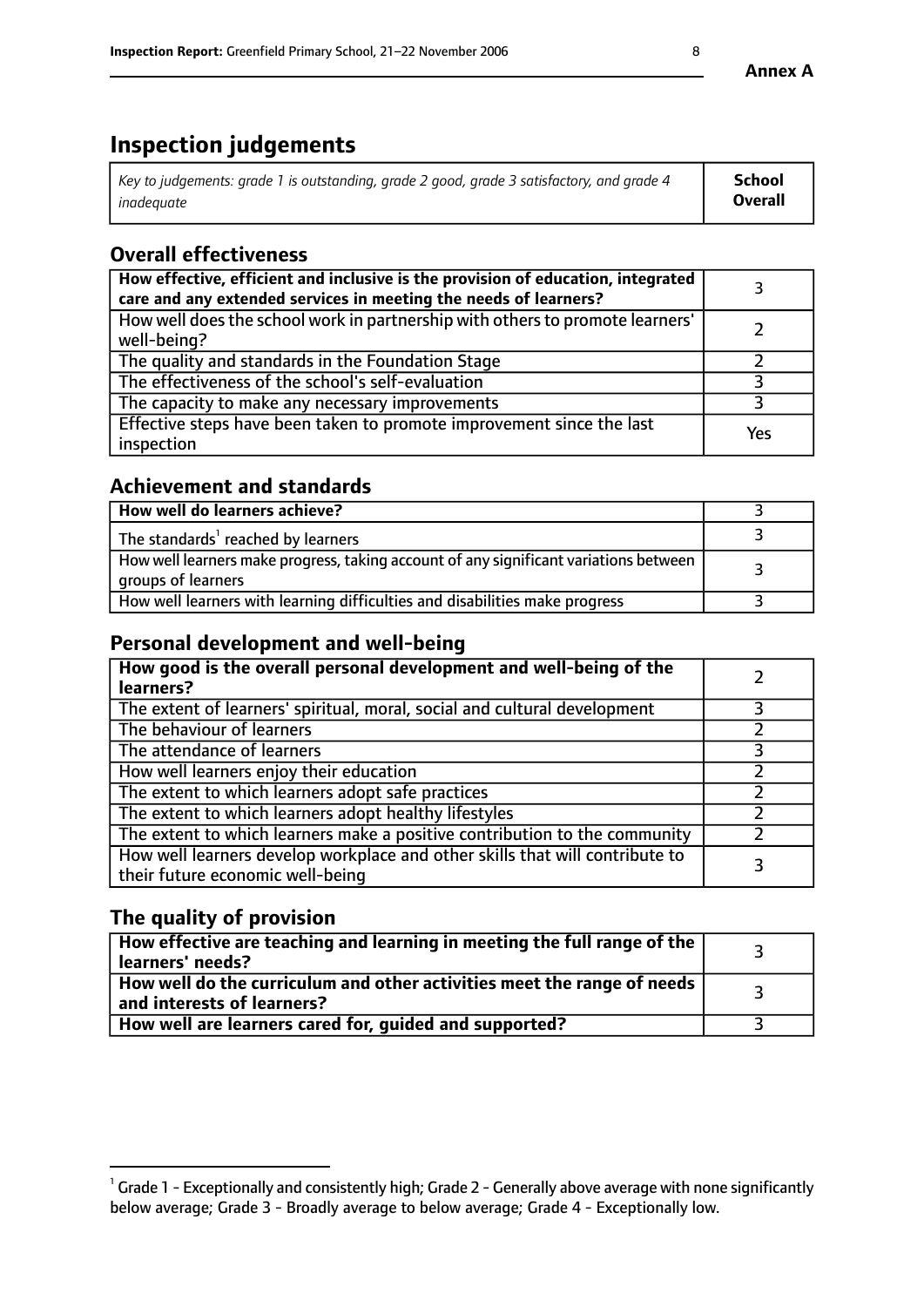# **Leadership and management**

| How effective are leadership and management in raising achievement<br>and supporting all learners?                                              | 3   |
|-------------------------------------------------------------------------------------------------------------------------------------------------|-----|
| How effectively leaders and managers at all levels set clear direction leading<br>to improvement and promote high quality of care and education |     |
| How effectively performance is monitored, evaluated and improved to meet<br>challenging targets                                                 | 3   |
| How well equality of opportunity is promoted and discrimination tackled so<br>that all learners achieve as well as they can                     |     |
| How effectively and efficiently resources, including staff, are deployed to<br>achieve value for money                                          | 3   |
| The extent to which governors and other supervisory boards discharge their<br>responsibilities                                                  | 3   |
| Do procedures for safequarding learners meet current government<br>requirements?                                                                | Yes |
| Does this school require special measures?                                                                                                      | No  |
| Does this school require a notice to improve?                                                                                                   | No  |

# **The effectiveness of the registered day care**

| The quality and standards of the registered day care                                   |     |
|----------------------------------------------------------------------------------------|-----|
| How effective is the day care in helping children to be healthy?                       |     |
| How effective is the day care in protecting children and helping them to stay safe?    |     |
| How effective is the day care in helping children to achieve and enjoy their learning? |     |
| How effective is the day care in helping children to make a positive contribution?     |     |
| How effectively is the day care organised?                                             |     |
| Does the day care meet the needs of the range of children for whom it provides?        | Yes |
| Has the day care improved since the last inspection?                                   | Yes |
| Does the day care require enforcement action?                                          | No  |
| Does the day care require a notice to improve?                                         | No  |